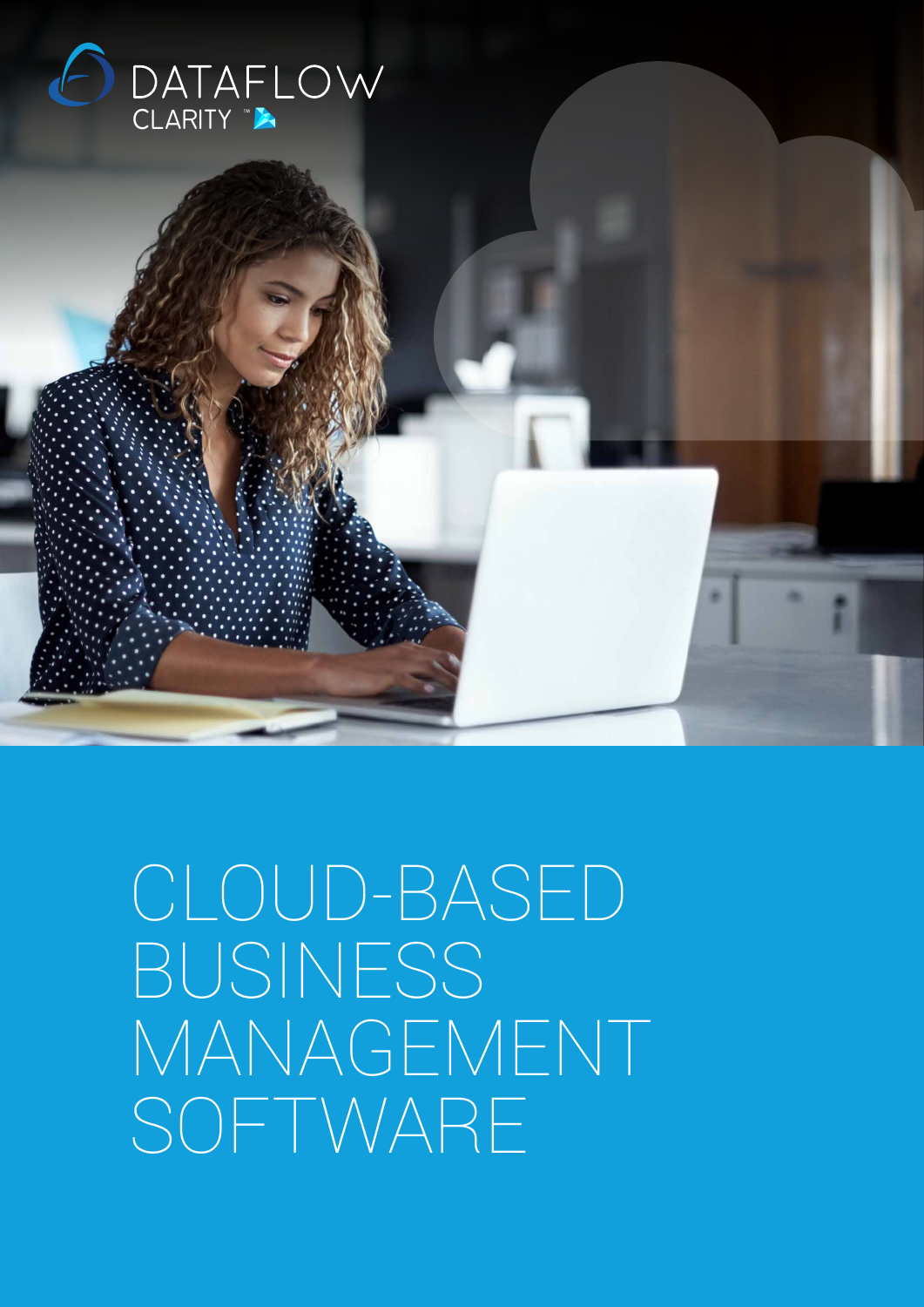# DATAFI OW CI ARITY

Dataflow Clarity is a powerful financial accounting solution that streamlines your financial processes whilst meeting all functional requirements of any accounting system. Dataflow Clarity is a highly scalable solution for companies ranging from a single user finance team to fast-growing or complex, international organisations.

#### CLOUD OR ON-PREMISE

Whether you're ready for the cloud now, or looking to migrate in future, Dataflow Clarity is the perfect partner.

#### **FLEXIBILITY**

With multi-company, multi-currency and multi-ledgers, Dataflow Clarity adapts to fit your business processes, offering great agility as you grow.

#### EASE OF USE

Dataflow Clarity is fast, efficient, easy to implement and extremely user friendly with an inherently flexible account structure.

#### **FUNCTIONALITY**

Extending core functionality of Dataflow Clarity is quick and easy through the addition of new modules.

#### REPORTING AND ANALYSIS

Dataflow Clarity provides high levels of management information as well as the ability to drill down behind the figures to view associated transactions and original documents with multi-directional analysis.

#### STANDARD PACKAGE

A robust, off-the-shelf, parameter-driven package deployable in any environment from a single-user PC with remote access to cloud hosting, to your own single or multi-server IT environment.

#### INTEGRATION

Dataflow Clarity offers extensive interoperability - its web services toolset enables integration of the core product with many other business systems.

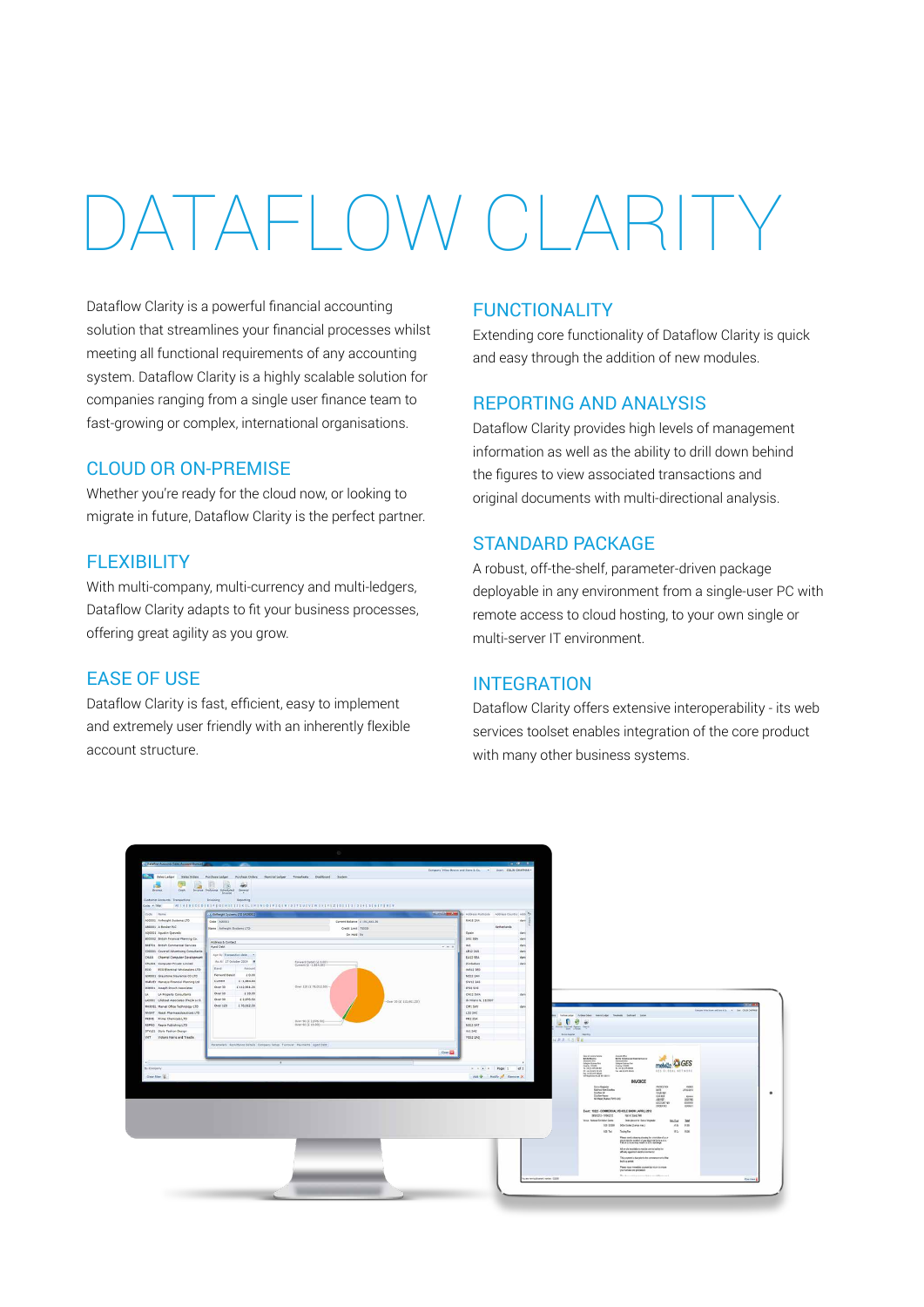

## CORE CAPABILITIES

Dataflow Clarity is a fully-featured accounting system that provides real answers to issues faced by many organisations as it delivers:

### BEST-OF-CLASS, FLEXIBLE, SCALABLE, USER DEFINED ACCOUNTING

Dataflow Clarity is a dedicated financial software solution that integrates easily with your other business systems and covers a broader and deeper range of accounting functions than you would find in the accounts modules of most multi-purpose ERP systems. In addition, it provides flexible and scalable, user-defined accounting that not only suits your current requirements but can also adapt to keep pace with changes as your business grows.

### UNIFIED ACCOUNTING AROUND A SINGLE UNIFIED DATABASE

Dataflow Clarity provides the core Nominal, Purchase, Sales and Cash ledgers; additional ledgers that may be applicable to your business are Procurement, Inventory, Distribution and Reporting. Unlike modular systems, the ledgers in Dataflow Clarity do not exist separately but are held within one combined database.

### PROCUREMENT

Dataflow Clarity's integral order processing functionality offers a seamless approach to accounting and purchasing. This is supported by multi-level approval workflows for document authorisation and integration with web-based procurement tools to streamline, simplify and improve the purchase-to-pay process. This gives fast, controlled access to key procurement functions, helping to keep your administrative costs low and opening up the benefits of controlled, online purchasing from your chosen suppliers. Dataflow Clarity's Punch-Out feature eliminates the need to maintain supplier catalogues, providing greater control of purchasing and encouraging use of approved suppliers.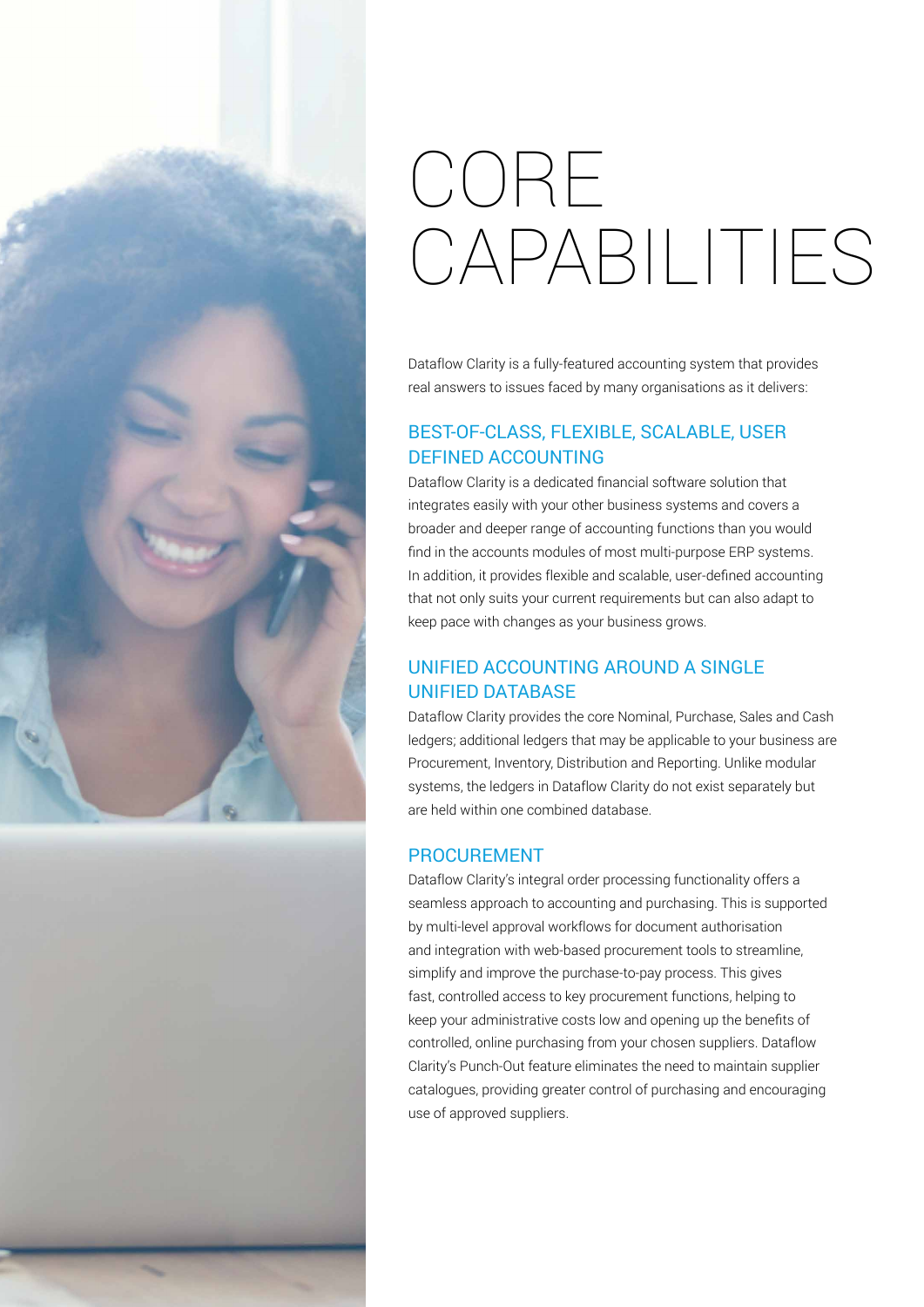#### JOB COSTING

When the financial health of your company depends on project profitability, keeping a close eye on your margins is essential. The discipline and insights provided by Dataflow allow project managers to identify negative trends and address them before they impact on project delivery. By maintaining control over your project workflows, resources and budgets you can generate increased margins by maximising revenues and minimising costs. At the same time, greater control and management information helps to improve productivity, prevent project stall and deliver complex projects on time and on budget.

#### ELIMINATE MANUAL TASKS

Your accounting system should support your finance function and allow the team to spend more time on value-added tasks, such as analysing the performance of your organisation.

Eliminate manual tasks; import bank statements and automatically reconcile against your cash book. Automate the apportionment of costs and income across accounts via definable rules. Generate multiple payment runs, send for authorisation, and automatically allocate against invoices. Automate the upload of static data such as currency rates, or account details, from other systems. Upload transactions automatically from another source, such as Excel or a front of house system.

#### AUTHORISATION WORKFLOWS

Built-in authorisation workflows for Journal Posting, Payment Runs, Orders and Invoices allow budget holders complete control and approval of all major activities.

#### INTEGRATION WITH OPEN BANKING

Dataflow Clarity is securely integrated to Open Banking<sup>1</sup>, allowing automatic reconciliation of bank accounts and processing of BACS debit/credit payments directly from your bank.

#### USER AUDIT

Monitor users' activities including: log-in, log-out, the functions they visited, what they have posted, and changes to key data.

### INTERNATIONAL FUNCTIONALITY

Dataflow Clarity is fully multi-currency with the ability to scale and handle complex multi-currency configurations. Unlimited currencies can be configured and automatically uploaded with exchange rates held on a spot or period basis, with revaluation of balances at different rates as required. Multi-base currency features enable regional offices to produce statutory and local information in the relevant base currency, whilst allowing management and group consolidation reports to be produced instantly in any currency.

#### VAT REPORTING

Dataflow Clarity's MTD VAT module, recognised by HMRC, is a one stop solution for all your VAT reporting regardless of whether you are just trading locally or within the European Union. With a breakdown by rate and a full transaction drilldown of the submitted VAT 100 Return, as well as a full audit trail, you will have peace of mind knowing that you can deal with any VAT inspection.

#### DOCUMENT MANAGEMENT

Don't waste time searching for paper documents. With Dataflow Clarity's document management feature you'll reduce the cost of processing, storing, managing and retrieving your Purchase Invoice documents. The system will automatically attach them to the appropriate transactions as they are posted and provides access to authorised users.

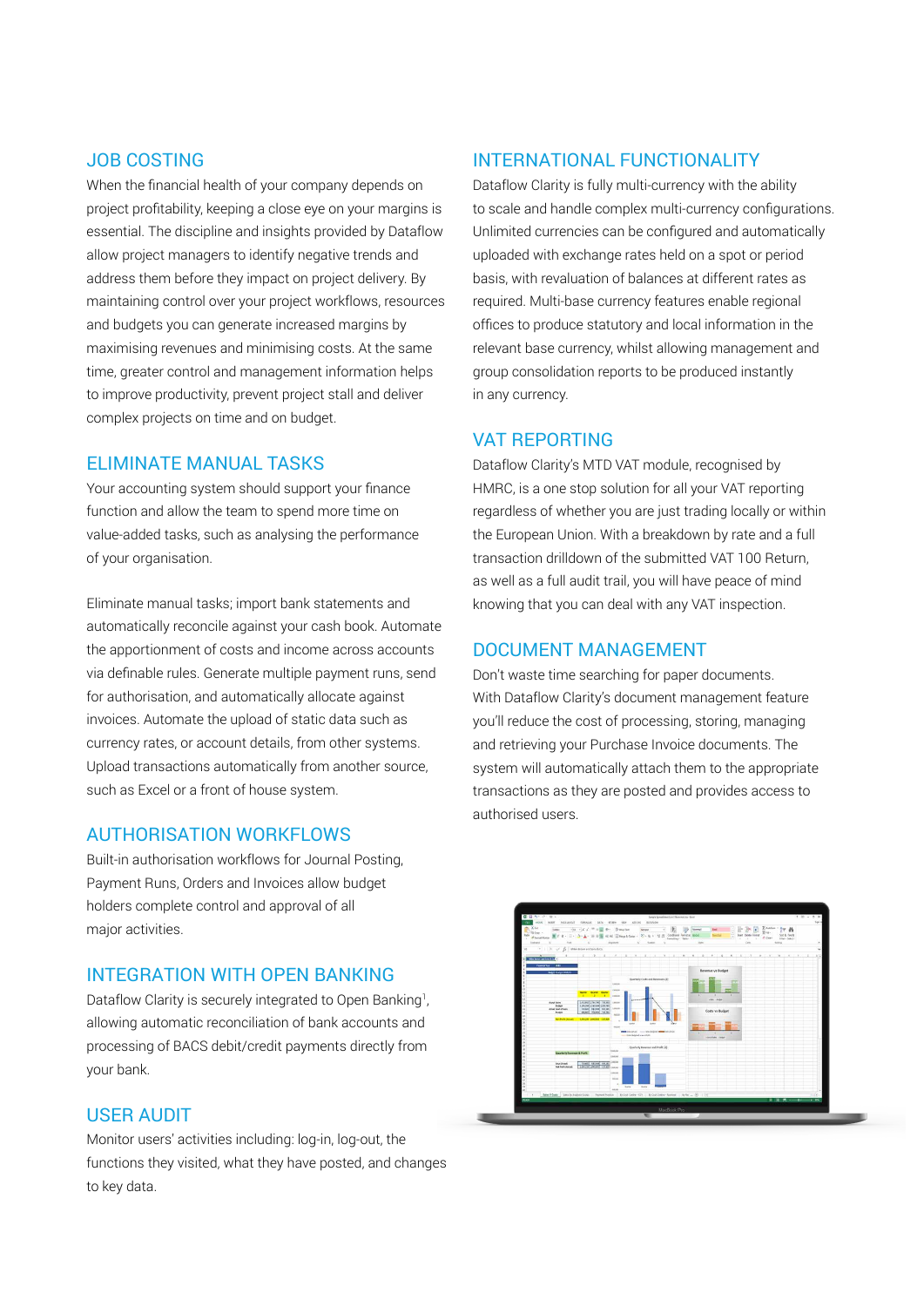## MOBILE APPLICATIONS

Our innovative mobile apps increase productivity and collaboration across your finance, sales and warehouse teams, allowing users to manage key processes and find information quickly, directly from any android device.

#### FIND CUSTOMERS AND SUPPLIERS

Access basic details and contact information for customers and suppliers on the move. View financial information, contact information and whether they are on stop.

#### PUT CUSTOMERS ON OR OFF STOP

Monitor customer limits remotely and immediately see customers over their credit limit. Use the app to update account and put them on-or-off stop and allow trading on your terms.

#### PURCHASE ORDER AND INVOICE REGISTER APPROVALS

Ensure purchase orders and invoices are approved quickly and prevent bottlenecks by enabling immediate approval of invoices, directly from the app with the click of the button. Budget holders will only see orders and invoices that are relevant to them.

#### FOR YOUR SALES TEAM

Allow sales representatives and agents to process orders from customers with the utmost simplicity, anywhere, on any android device. What's more, the Mobile Salesman app allows you to process orders in real-time and provides full integration with your back-office Financial and Supply Chain Management Systems on ONE platform.

#### FOR YOUR WAREHOUSE TEAM

Ship your sales orders faster with the dedicated Mobile Warehouse app. Goods-in are recorded into stock quicker making them available for picking earlier. Warehouse inventory management ensures that your stock figures are accurate and that the goods are there on the shelf to be picked. Barcode scanning makes picking more accurate so goods can be shipped quicker.

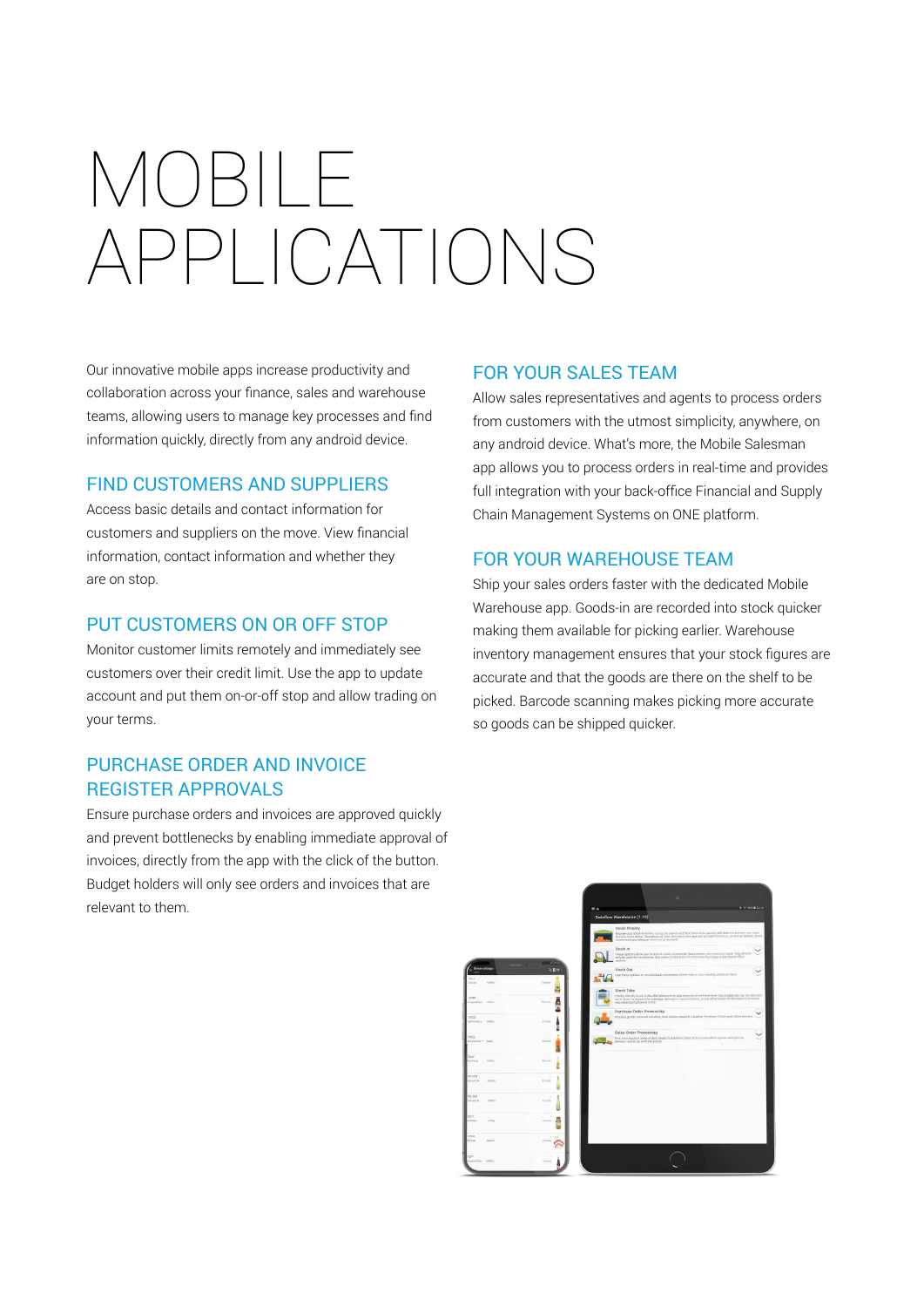## CLOUD HOSTING

#### CLOUD HOSTING

Our expert hosting partners will help your business migrate to the cloud and eliminate the complexities of cloud hosting with fast and efficient practical and technical advice. Together we act as an extension to your team, helping you migrate safely, securely and confidently to a cloud solution that fits your needs.

#### DATA BACKUP

Fast, secure backup to global data centres keeps your data safe and puts you in complete control wherever, whenever disaster may strike.

#### DISASTER RECOVERY

An end-to-end disaster recovery system designed and supported 24/7 by expert engineers to give you peace of mind to focus on what you do best.